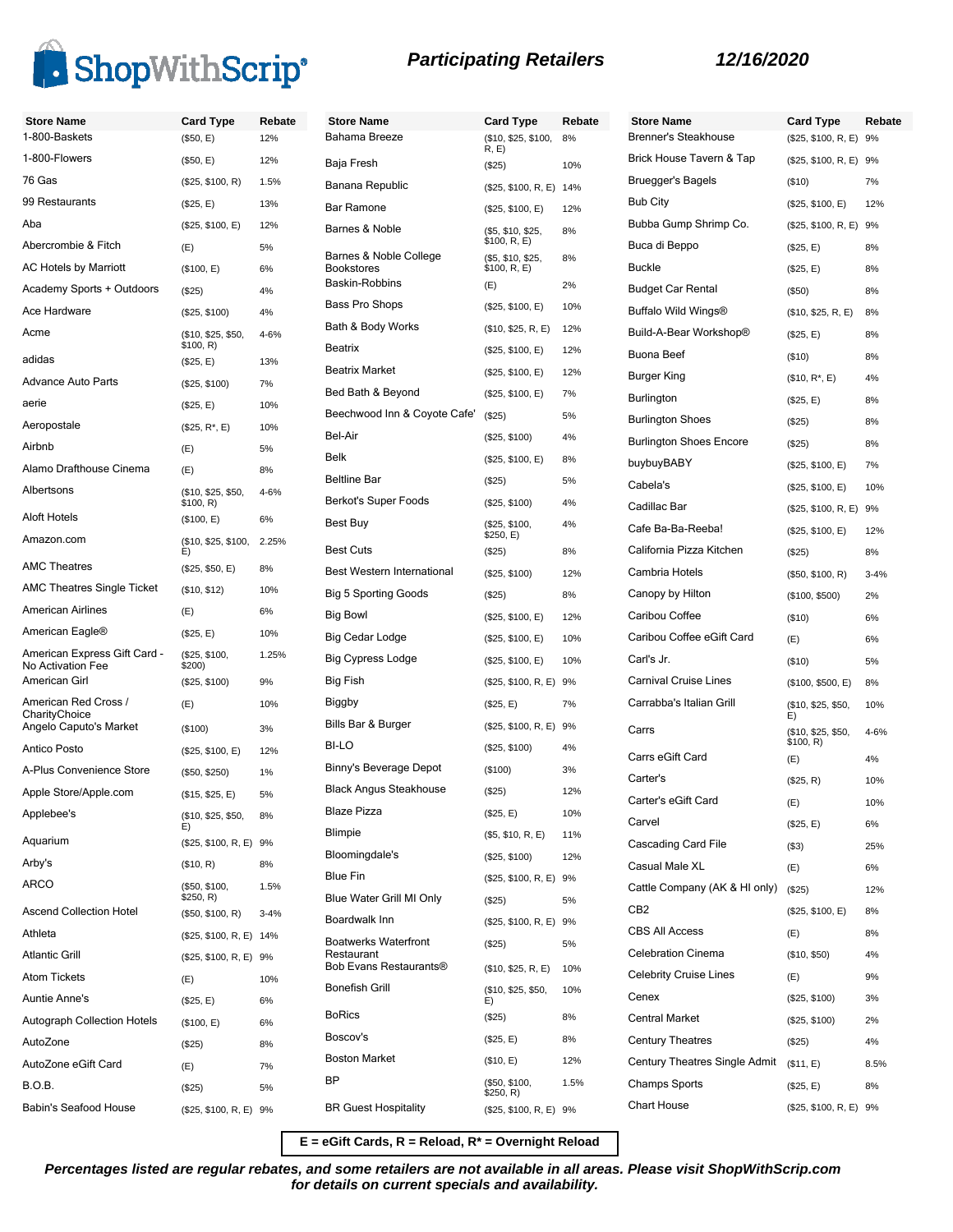

| <b>Store Name</b>                     | <b>Card Type</b>             | Rebate     | <b>Store Name</b>                                | <b>Card Type</b>                 | Rebate   | <b>Store</b>      |
|---------------------------------------|------------------------------|------------|--------------------------------------------------|----------------------------------|----------|-------------------|
| Cheddars                              | (\$10, \$25, \$100,<br>R, E) | 8%         | Crazy Horse Steak House                          | (\$25)                           | 5%       | Expre:            |
| Cheesecake Factory                    | (\$25)                       | 5%         | <b>Crew Cuts</b>                                 | (\$25)                           | 13%      | Exxon             |
| Cheesecake Factory eGift Card         | (E)                          | 5%         | Crutchfield                                      | (E)                              | 5%       | Fairfie           |
| <b>Cheryl's Cookies</b>               | (\$50, E)                    | 12%        | Cub Foods                                        | (\$25, \$100, R)                 | 4-6%     | Fairm             |
| Chevron CA Only                       | (\$50, \$100,<br>\$250, R)   | $1 - 1.5%$ | <b>CVS Pharmacy</b>                              | (\$10, \$25, \$100,<br>R, E)     | 6%       | Family<br>Family  |
| Chico's                               | (E)                          | 6.5%       | D&W Fresh Market                                 | (\$25, \$100)                    | 2%       |                   |
| Children's Place                      | (\$25, E)                    | 12%        | D&W Quick Stop                                   | (\$25, \$100)                    | 2%       | Famor             |
| Chili's Grill & Bar                   | (\$25, \$50, E)              | 11%        | Dairy Queen                                      | (\$10)                           | 3%       | Famor             |
| Chipotle Mexican Grill                | (\$10, \$25, E)              | 10%        | Darden Restaurants                               | (\$10, \$25, \$100,<br>R, E      | 8%       | Fanati            |
| <b>Choice Hotels</b>                  | (\$50, \$100, R)             | $3 - 4%$   | Dave & Buster's                                  | (\$25, E)                        | 13%      | Fanda             |
| Chuck E. Cheese's                     | (\$10, E)                    | 8%         | Del Taco                                         | (\$10)                           | 7%       | Fanda             |
| CineArts                              | (\$25)                       | 4%         | Delta Air Lines                                  | (\$250, \$1000, E)               | 4%       | Fannie            |
| CineArts Single Admit                 | (\$11, E)                    | 8.5%       | Delta Hotels by Marriott                         | (\$100, E)                       | 6%       | Fazoli            |
| Cinema Carousel                       | (\$10, \$50)                 | 4%         | Dennis Uniform                                   | (\$20)                           | 5%       | Festiv            |
| <b>Cinemark Theatres</b>              | (\$25)                       | 4%         | Denny's                                          | (\$10)                           | 7%       | Field &           |
| <b>Cinemark Theatres Single</b>       | (\$11, E)                    | 8.5%       | Design Hotels                                    | (\$100, E)                       | 6%       | Fiesta            |
| Admit<br>Cinemark Tinseltown          | (\$25)                       | 4%         | Di Pescara                                       | (\$25, \$100, E)                 | 12%      | Finish            |
| Cinemark Tinseltown Single            | (\$11, E)                    | 8.5%       | <b>Dick's Sporting Goods</b>                     | (\$25, \$100)                    | 8%       | First C           |
| Admit<br>Cineplex Odeon Single Ticket | (\$10, \$12)                 | 10%        | Dierbergs                                        | (\$25, \$100)                    | 2.5%     | Fish T            |
| Cinnabon                              | (\$25, E)                    | 6%         | Dillard's                                        | (\$25, \$100)                    | 9%       | Fisher            |
| Circle K                              | (\$25, \$100)                | 1.5%       | Dining Concepts (MI only)                        | (\$25)                           | 5%       | Five B            |
| CityVu Bistro                         | (\$25)                       | 5%         | Discover Gift Card - No<br><b>Activation Fee</b> | (\$50, \$100,<br>\$250)          | 1.25%    | Flat R<br>Fleet F |
| Claim Jumper                          | (\$25, \$100, R, E) 9%       |            | Disney                                           | (\$25, \$100,                    | 3%       | Flemir            |
| Claire's                              | (\$10)                       | 9%         | Domino's                                         | \$1000, E)<br>(\$10, \$25, R, E) | 8-12%    |                   |
| <b>Clarion Hotels</b>                 | (\$50, \$100, R)             | $3 - 4%$   | Dos Caminos                                      | (\$25, \$100, R, E) 9%           |          | Flying            |
| Clementine's                          | (\$25)                       | 5%         | Double Tree By Hilton                            | (\$100, \$500)                   | 2%       | Food I            |
| Clementine's Too                      | (\$25)                       | 5%         | Downtown Aquarium                                | (\$25, \$100, R, E) 9%           |          | Food I            |
| Coffee Bean & Tea Leaf                | (\$25, R, E)                 | 9%         | DSW (Designer Shoe                               | (\$25, \$100, E)                 | 8%       | Foode             |
| <b>Cold Stone Creamery</b>            | (\$5, \$10, E)               | 11%        | Warehouse)<br>Dunham's Sports                    |                                  |          | Foodli            |
| Columbia Sportswear                   | (\$50, E)                    | 12%        | Dunkin' Donuts                                   | (\$25)                           | 8%       | Foot L            |
| Comfort Inn                           | (\$50, \$100, R)             | $3 - 4%$   |                                                  | (\$10, \$25)                     | 3%       | Foota             |
| <b>Comfort Suites</b>                 | (\$50, \$100, R)             | $3 - 4%$   | Dunkin' Donuts eGift Card                        | (E)                              | 2.5%     | Forest            |
| <b>Community Canteen</b>              | (\$25, \$100, E)             | 12%        | Eastbay                                          | (E)                              | 8%       | Foreve            |
| Conrad Hotels & Resorts               | (\$100, \$500)               | 2%         | Eat'n Park                                       | $($10, $25, R^*)$                | 9%       | Four F            |
| <b>Container Store</b>                | (\$25, \$100, E)             | 9%         | <b>EB Games</b>                                  | (\$25, E)                        | 3%       | Franki            |
| Corner Bar                            | (\$25)                       | 5%         | Econo Lodge                                      | (\$50, \$100, R)                 | $3 - 4%$ | Fredd             |
| Cost Plus World Market                | (\$25, \$100, E)             | 7%         | Edition                                          | (\$100, E)                       | 6%       | Fruit E           |
| Cottage Bar                           | (\$25)                       | 5%         | <b>Eiffel Tower</b>                              | (\$25, \$100, E)                 | 12%      | Game              |
| Courtyard by Marriott                 | (\$100, E)                   | 6%         | Einstein Bros. Bagels                            | $($ \$10)                        | 10%      | Gandy             |
| <b>Cousins Subs</b>                   | (\$10)                       | 9%         | El Pollo Loco                                    | (\$10)                           | 6%       | Gap               |
| Crab House                            | (\$25, \$100, R, E) 9%       |            | El Segundo Sol                                   | (\$25, \$100, E)                 | 12%      | Gap F             |
| Cracker Barrel                        | (\$10, \$25, E)              | 8%         | Element by Westin                                | (\$100, E)                       | 6%       | Gaylor            |
| Crate & Kids                          | (\$25, \$100, E)             | 8%         | Ema                                              | (\$25, \$100, E)                 | 12%      | Geek              |
| Crate and Barrel                      | (\$25, \$100, E)             | 8%         | <b>Embassy Suites by Hilton</b>                  | (\$100, \$500)                   | 2%       | GetGo             |
|                                       |                              |            | Everest                                          | (\$25, \$100, E)                 | 12%      | $C_{init}$        |

| <b>Store Name</b>               | <b>Card Type</b>           | Rebate     |
|---------------------------------|----------------------------|------------|
| <b>Express</b>                  | (\$25, E)                  | 10%        |
| Exxon                           | (\$50, \$250, R)           | $1 - 1.5%$ |
| <b>Fairfield by Marriott</b>    | (\$100, E)                 | 6%         |
| <b>Fairmont Hotels</b>          | (\$100)                    | 9%         |
| <b>Family Express</b>           | (\$25, \$100)              | 4%         |
| <b>Family Fare Supermarket</b>  | (\$25, \$100)              | 2%         |
| <b>Famous Footwear</b>          | (\$25)                     | 8%         |
| Famous Hair                     | (\$25)                     | 8%         |
| Fanatics                        | (E)                        | 7%         |
| Fandango                        | (\$25, E)                  | 4%         |
| FandangoNOW                     | (E)                        | 4%         |
| <b>Fannie May Candies</b>       | (\$10)                     | 25%        |
| Fazoli's                        | (\$25, E)                  | 9%         |
| Festival Foods (WI) - Skogens   | (\$25, \$50, \$100)        | 3%         |
| Field & Stream                  | (\$25, \$100)              | 8%         |
| <b>Fiesta Salons</b>            | (\$25)                     | 8%         |
| Finish Line                     | (\$25)                     | 10%        |
| <b>First Choice Haircutters</b> | (\$25)                     | 8%         |
| <b>Fish Tales</b>               | (\$25, \$100, R, E)        | 9%         |
| <b>Fisherman's Wharf</b>        | (\$25, \$100, R, E)        | 9%         |
| <b>Five Below</b>               | (\$25)                     | 2.5%       |
| <b>Flat River Grill</b>         | (\$25)                     | 5%         |
| <b>Fleet Farm</b>               | (\$25, \$100)              | 3.5%       |
| Fleming's Prime Steakhouse      | (\$10, \$25, \$50,<br>E)   | 10%        |
| <b>Flying Dutchman</b>          | (\$25, \$100, R, E)        | 9%         |
| Food Lion                       | (\$25, \$100, E)           | 3%         |
| Food Maxx                       | (\$25, \$100)              | 2%         |
| Foodease                        | (\$25, \$100, E)           | 12%        |
| Foodlife                        | (\$25, \$100, E)           | 12%        |
| Foot Locker                     | (\$25, E)                  | 8%         |
| <b>Footaction USA</b>           | (\$25, E)                  | 8%         |
| <b>Forest Hills Foods</b>       | (\$25, \$100)              | 2%         |
| Forever 21                      | (E)                        | 5%         |
| Four Points by Sheraton         | (\$100, E)                 | 6%         |
| Frankie's Pizza By the Slice    | (\$25, \$100, E)           | 12%        |
| Freddy's                        | (\$25)                     | 8%         |
| <b>Fruit Bouguets</b>           | (\$50, E)                  | 12%        |
| GameStop                        | (\$25, E)                  | 3%         |
| <b>Gandy Dancer</b>             | (\$25, \$100, R, E)        | 9%         |
| Gap                             | (\$25, \$100, R, E)        | 14%        |
| Gap Factory                     | (\$25, \$100, R, E)        | 14%        |
| Gaylord Hotels                  | (\$100, E)                 | 6%         |
| Geek Squad & Best Buy           | (\$25, \$100,<br>\$250, E) | 4%         |
| GetGo                           | (\$25, \$100)              | 4%         |
| Giant Eagle                     | (\$25, \$100)              | 4%         |

**E = eGift Cards, R = Reload, R\* = Overnight Reload**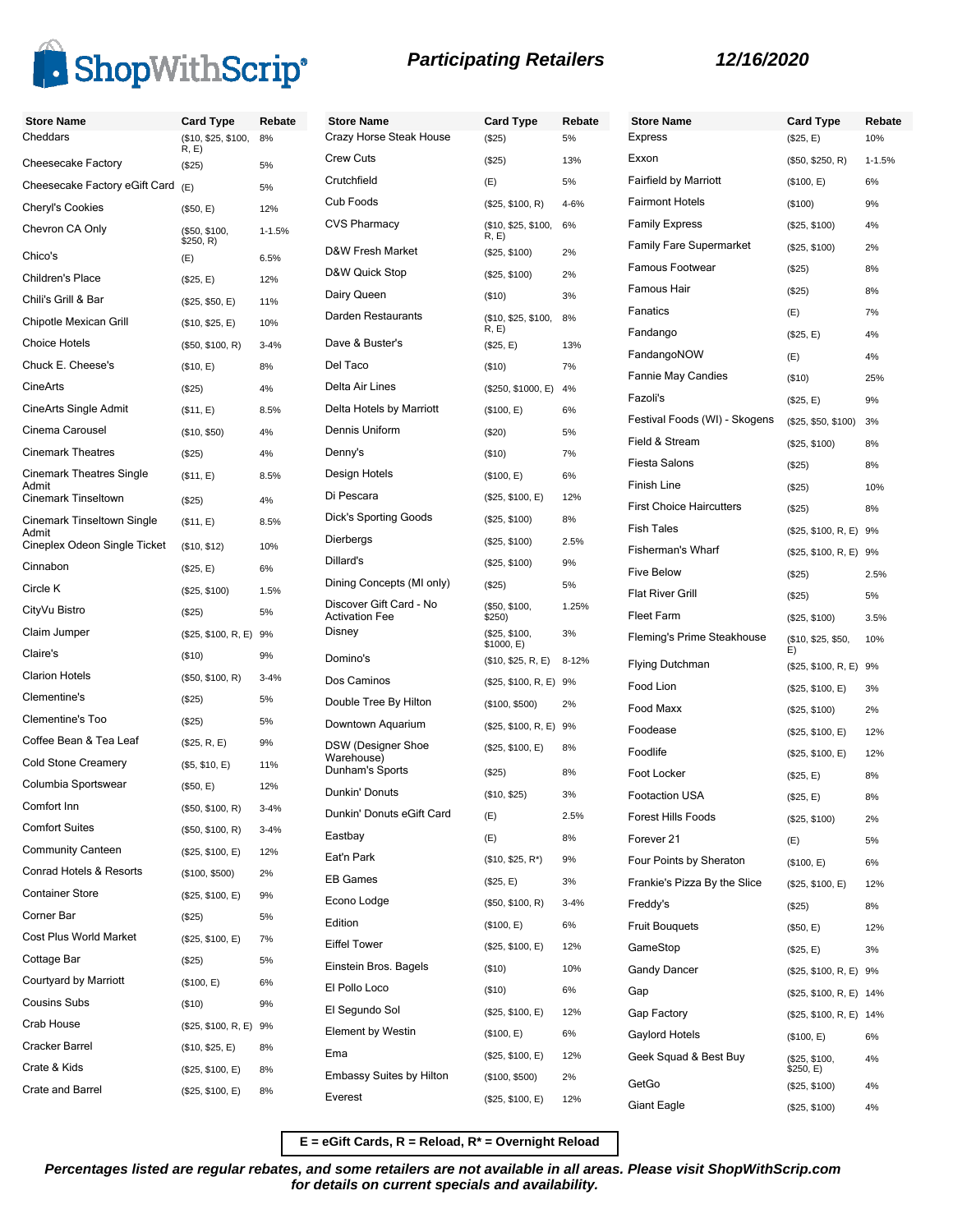

| <b>Store Name</b>                          | <b>Card Type</b>       | Rebate | <b>Store Name</b>             |
|--------------------------------------------|------------------------|--------|-------------------------------|
| <b>Giant Food Stores</b>                   | (\$25, \$50)           | 4%     | Home Depot <sup>®</sup>       |
| <b>Giant Foods</b>                         | (\$25, \$50)           | 4%     |                               |
| Gift Card Wrapper - 10 Pack                | (\$2)                  | 10%    | HomeGoods                     |
| Global Hotel Card powered by<br>Expedia    | (E)                    | 10%    | HomeSense                     |
| Go Play Golf                               | (E)                    | 9%     | Homewood Suites by Hilton     |
| Golden Corral                              | $(\$25)$               | 9%     | HoneyBaked Ham                |
| Golden Nugget                              | (\$25, \$100, R, E) 9% |        | Hotels.com                    |
| <b>Golf Galaxy</b>                         | (\$25, \$100)          | 8%     | <b>Hub 51</b>                 |
| Goodcents Deli Fresh Subs                  | (\$10, R, E)           | 12%    | Hudsonville Grille            |
| Google Play                                | (E)                    | 3%     | Hulu                          |
| Gordon Food Service Store                  | (\$25, \$100, R, E) 4% |        | Icing                         |
| <b>Grand Concourse</b>                     | (\$25, \$100, R, E) 9% |        | <b>IHOP</b>                   |
| <b>Great Clips</b>                         | $(\$25)$               | 8%     | Il Porcellino                 |
| <b>Great Harvest Bread</b>                 | (\$10)                 | 6%     | Inn at Hawks Head             |
| Grotto                                     | (\$25, \$100, R, E) 9% |        | Islamorada Fish Company       |
| Groupon.com                                | (\$25, E)              | 7%     | Islands                       |
| Grubhub                                    | (E)                    | 4%     | iTunes & App Store            |
| <b>Guitar Center</b>                       | (\$25, E)              | 4%     | J. Crew                       |
| Gulf Oil                                   | $(\$25)$               | 1.5%   | Jack in the Box               |
| Gymboree                                   | (\$25, E)              | 12%    | Jamba Juice                   |
| H&M                                        | (\$25, E)              | 7%     | James Street Inn              |
| <b>HairMasters</b>                         | (\$25)                 | 8%     | <b>JCPenney</b>               |
| <b>Hallmark</b>                            | (\$25, R, E)           | 4%     | Jersey Mike's Subs            |
| Hampton by Hilton                          | (\$100, \$500)         | 2%     | Jewel Osco                    |
| Happy Dining                               | $(\$25)$               | 8%     | Jiffy Lube                    |
| <b>Happy Moments</b>                       | (\$25)                 | 8%     | Jo-Ann Fabric and Craft Store |
| Hardee's                                   | $($ \$10)              | 5%     | Joe's Crab Shack              |
| Harlow's                                   | (\$25, \$100, R, E) 9% |        | Joe's Seafood Prime Steak &   |
| <b>Harmon Face Values</b>                  | (\$25, \$100, E)       | 7%     | Stone Crab<br>Jos. A. Bank    |
| Harry & David                              | (\$50, E)              | 12%    | Journeys                      |
| Harveys Supermarkets                       | (\$25, \$100)          | 4%     | Journeys Kidz                 |
| <b>HeadStart Hair Care</b>                 | (\$25)                 | 8%     | <b>JW Marriott</b>            |
| <b>HEB</b>                                 | (\$25, \$100)          | 2%     | Kemah Boardwalk               |
| Hilton                                     | (\$100, \$500)         | 2%     | Kids Foot Locker              |
| Hilton Garden Inn                          | (\$100, \$500)         | 2%     | Kirby House                   |
| <b>Hilton Grand Vacations</b>              | (\$100, \$500)         | 2%     | Kmart                         |
| Hog Wild BBQ                               | (\$25)                 | 5%     | Kohl's                        |
| Holiday Hair                               | (\$25)                 | 8%     | Krispy Kreme® Doughnut        |
| Holiday Inn on the Beach-<br>Galveston, TX | (\$25, \$100, R, E) 9% |        | Corporation<br>Krist Oil      |
| <b>Holiday Stationstores</b>               | (\$25, \$100)          | 4%     | <b>Kwik Star</b>              |
| <b>Holland America Line</b>                | (\$100, \$500, E)      | 6%     | <b>Kwik Trip</b>              |
| Hollister Co.                              | (E)                    | 5%     | L. Woods Tap & Pine Lodge     |
| Home 2 Suites by Hilton                    | (\$100, \$500)         | 2%     | L.L.Bean                      |
| Home Chef                                  | (E)                    | 7.5%   | La Griglia                    |
|                                            |                        |        |                               |

| <b>Store Name</b>                                         | <b>Card Type</b>                               | Rebate   |
|-----------------------------------------------------------|------------------------------------------------|----------|
| Home Depot®                                               | (\$10, \$25, \$100,<br>\$500, \$1000, R,<br>E) | 4%       |
| HomeGoods                                                 | (\$25, \$100, E)                               | 7%       |
| HomeSense                                                 | (\$25, \$100, E)                               | 7%       |
| Homewood Suites by Hilton                                 | (\$100, \$500)                                 | 2%       |
| HoneyBaked Ham                                            | (\$25)                                         | 12%      |
| Hotels.com                                                | (\$100, \$250, E)                              | 6%       |
| Hub 51                                                    | (\$25, \$100, E)                               | 12%      |
| Hudsonville Grille                                        | (\$25)                                         | 5%       |
| Hulu                                                      | (E)                                            | 6%       |
| Icing                                                     | $($ \$10)                                      | 9%       |
| IHOP                                                      | (\$10, \$25, E)                                | 8%       |
| Il Porcellino                                             | (\$25, \$100, E)                               | 12%      |
| Inn at Hawks Head                                         | (S25)                                          | 5%       |
| Islamorada Fish Company                                   | (\$25, \$100, E)                               | 10%      |
| Islands                                                   | (\$25)                                         | 8%       |
| iTunes & App Store                                        | (\$15, \$25, E)                                | 5%       |
| J. Crew                                                   | (\$25)                                         | 13%      |
| Jack in the Box                                           | $($ \$10)                                      | 4%       |
| Jamba Juice                                               | (\$25, E)                                      | 6%       |
| James Street Inn                                          | (\$25)                                         | 5%       |
| JCPennev                                                  | (\$25, \$100, R, E)                            | 5%       |
| Jersey Mike's Subs                                        | (E)                                            | 6%       |
| Jewel Osco                                                | (\$10, \$25, \$50,<br>\$100, R)                | 4-6%     |
| Jiffy Lube                                                | (\$30, R, E)                                   | 8%       |
| Jo-Ann Fabric and Craft Stores                            | (\$25)                                         | 6%       |
| Joe's Crab Shack                                          | (\$25, \$100, R, E)                            | 9%       |
| Joe's Seafood Prime Steak &<br>Stone Crab<br>Jos. A. Bank | (\$25, \$100, E)                               | 12%      |
| Journeys                                                  | (\$25)                                         | 10%      |
| Journeys Kidz                                             | (\$25)                                         | 10%      |
| <b>JW Marriott</b>                                        | (\$25)                                         | 10%      |
| Kemah Boardwalk                                           | (\$100, E)                                     | 6%       |
| Kids Foot Locker                                          | (\$25, \$100, R, E)                            | 9%       |
| Kirby House                                               | (\$25, E)<br>(\$25)                            | 8%       |
| Kmart                                                     |                                                | 5%       |
| Kohl's                                                    | (\$25, \$50, E)                                | 4%       |
| Krispy Kreme® Doughnut                                    | (\$25, \$100, E)                               | 4%       |
| Corporation<br>Krist Oil                                  | (\$10, R, E)<br>$($ \$50)                      | 8%<br>5% |
| Kwik Star                                                 | (\$25, \$50, \$100,                            | 4%       |
| Kwik Trip                                                 | R)<br>(\$25, \$50, \$100,<br>R)                | 4%       |
| L. Woods Tap & Pine Lodge                                 | (\$25, \$100, E)                               | 12%      |
| L.L.Bean                                                  | (\$25, E)                                      | 16%      |
| La Griglia                                                | (\$25, \$100, R, E)                            | 9%       |

| <b>Store Name</b>                                              | Card Type                                      | Rebate   |
|----------------------------------------------------------------|------------------------------------------------|----------|
| Lady Foot Locker                                               | (\$25, E)                                      | 8%       |
| Landry's Hilton Galveston Island (\$25, \$100, R, E)<br>Resort |                                                | 9%       |
| Landry's Seafood                                               | (\$25, \$100, R, E)                            | 9%       |
| Landry's, Inc.                                                 | (\$25, \$100, R, E)                            | 9%       |
| Lands' End                                                     | (\$25, \$100, E)                               | 15%      |
| Lands' End Kids                                                | (\$25, \$100, E)                               | 15%      |
| Lands' End School                                              | (\$25, \$100, E)                               | 15%      |
| Lane Bryant®                                                   | (\$25, E)                                      | 8%       |
| Le Meridien                                                    | (\$100, E)                                     | 6%       |
| Legal Sea Foods                                                | (E)                                            | 13%      |
| Leppinks Food Centers                                          | $($ \$50)                                      | 5%       |
| Lettuce Entertain You<br>Restaurants                           | (\$25, \$100, E)                               | 12%      |
| Little Caesars Pizza                                           | (\$20)                                         | 8%       |
| Loews Cineplex                                                 | (\$25, \$50, E)                                | 8%       |
| Loews Cineplex Single Ticket                                   | (\$10, \$12)                                   | 10%      |
| Logan's Roadhouse                                              | (\$25, E)                                      | 10%      |
| Long John Silver's                                             | $($ \$10)                                      | 8%       |
| LongHorn Steakhouse                                            | (\$10, \$25, \$100,<br>R, E                    | 8%       |
| Lou Malnati's Pizzeria                                         | (\$10)                                         | 8%       |
| Lowe's                                                         | (\$20, \$25, \$100,<br>\$500, \$1000, R,<br>E) | 4%       |
| Lucille's Smokehouse                                           | (E)                                            | 8%       |
| Bar.B.Que<br>Lucky (Southern CA Only)                          | (\$10, \$25, \$50,<br>\$100, R)                | 4-6%     |
| Lucky Supermarket                                              | (\$25, \$100)                                  | 2%       |
| Macy's                                                         | (\$25, \$100, E)                               | 10%      |
| Maggiano's Little Italy                                        | (\$25, \$50, E)                                | 11%      |
| Magic Johnson Theatres                                         | (\$25, \$50, E)                                | 8%       |
| Magic Johnson Theatres Single (\$10, \$12)<br>Ticket           |                                                | 10%      |
| Main Event                                                     | (\$50, E)                                      | 10%      |
| <b>Mainstay Suites</b>                                         | (\$50, \$100, R)                               | $3 - 4%$ |
| Marathon                                                       | (\$25, \$100,<br>\$250)                        | 3%       |
| Marco New American Bistro                                      | (\$25)                                         | 5%       |
| Marcus Hotels & Resorts                                        | (\$25, \$100, R, E)                            | 8%       |
| <b>Marcus Theatres</b>                                         | (\$25, \$100, R, E)                            | 8%       |
| Mariano's (IL)                                                 | (\$25, \$50, \$100,<br>R, E                    | 4%       |
| Mario Tricoci                                                  | (\$25, \$100)                                  | 7%       |
| Marios                                                         | (\$25)                                         | 5%       |
| Market District                                                | (\$25, \$100)                                  | 4%       |
| Marriott Executive Apartments                                  | (\$100, E)                                     | 6%       |
| Marriott Hotels & Resorts                                      | (\$100, E)                                     | 6%       |
| Marriott Vacation Club                                         | (\$100, E)                                     | 6%       |
| Marshalls                                                      | (\$25, \$100, E)                               | 7%       |
| Martin's Food Market (MD, PA,                                  | (\$25, \$50, \$100)                            | 4%       |
| VA, WV)<br><b>Martin's Super Markets</b>                       | (\$50, \$100)                                  | 4%       |

**E = eGift Cards, R = Reload, R\* = Overnight Reload**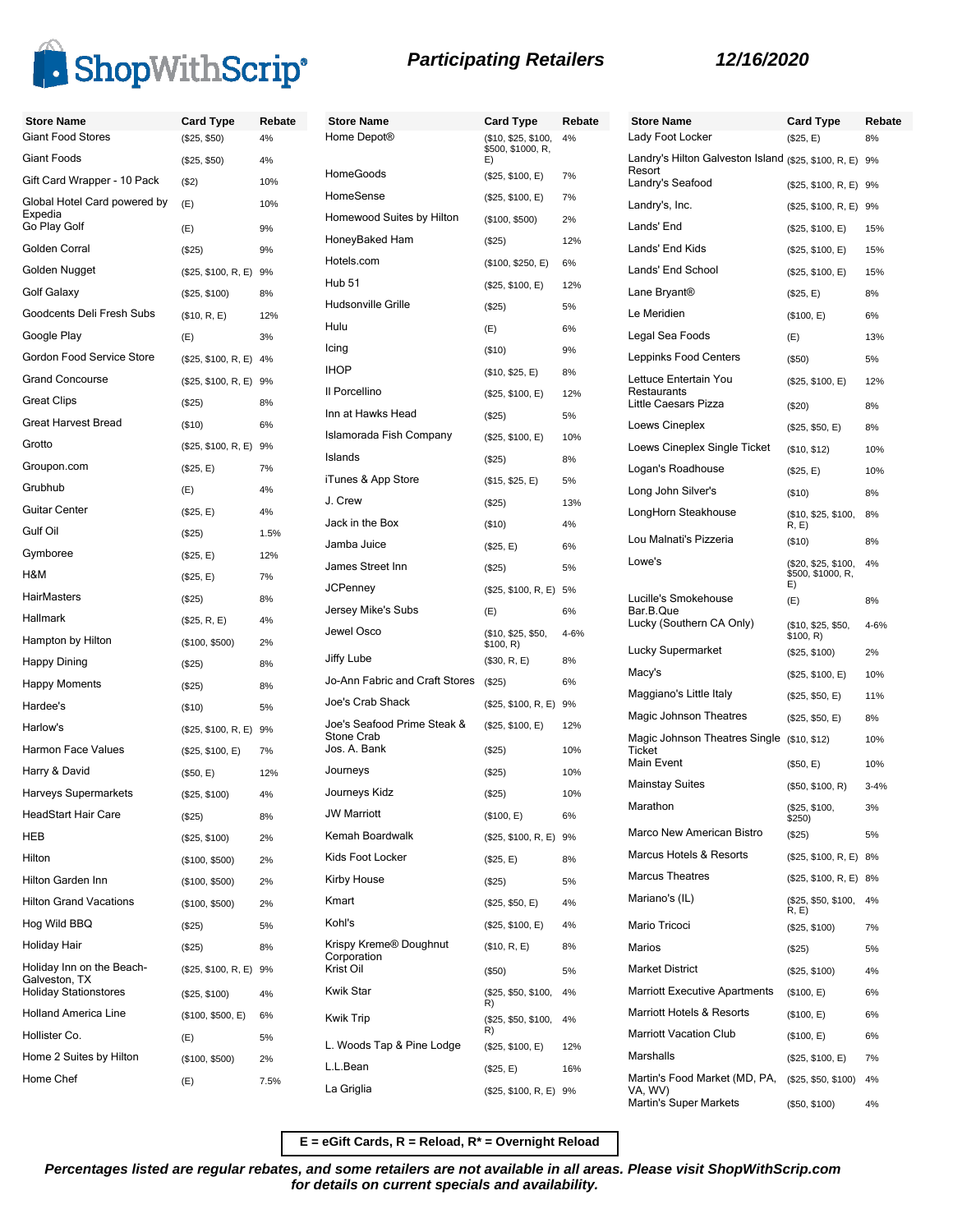

| <b>Store Name</b>                       | <b>Card Type</b>                 | Rebate     | <b>Store Name</b>                   | <b>Card Type</b>                 | Rebate | Stor        |
|-----------------------------------------|----------------------------------|------------|-------------------------------------|----------------------------------|--------|-------------|
| Matchbox Diner and Drinks               | (\$25)                           | 5%         | One Trick Pony Grill and<br>Taproom | (\$25)                           | 5%     | Potte       |
| Maurices                                | (\$20)                           | 7%         | OshKosh                             | (\$25, R)                        | 10%    | Prima       |
| MBurger                                 | (\$25, \$100, E)                 | 12%        | OshKosh eGift Card                  | (E)                              | 10%    | Princ       |
| McAlister's Deli                        | (\$25, E)                        | 6%         | Osteria Via Stato                   | (\$25, \$100, E)                 | 12%    | Prote       |
| McCormick & Schmick's                   | (\$25, \$100, R, E) 9%           |            | Ottawa Beach Inn                    | (\$25)                           | 5%     | Qdob        |
| Meijer                                  | (\$10, \$25, \$50,<br>\$100, R*) | 3%         | Outback Steakhouse                  | (\$10, \$25, \$50,<br>E)         | 10%    | Quali       |
| Menards                                 | (\$25, \$100,<br>\$500)          | 3%         | Overstock.com                       | (\$25, E)                        | 8%     | Quicl       |
| Men's Wearhouse                         | (\$25)                           | 8%         | Oyster Bah                          | (\$25, \$100, E)                 | 12%    | QVC         |
| Mermaid Bar and Grill                   | (\$25)                           | 5%         | Ozzie's Pops & Pretzels             | (\$25, \$100, E)                 | 12%    | R.J.        |
| Metro Market (WI)                       | (\$25, \$50, \$100,              | 4%         | P.F. Chang's China Bistro           | (\$25, \$100, E)                 | 8%     | Rainf       |
| Metropolis Oyster Room &                | R, E)<br>(\$25, \$100, R, E) 9%  |            | Panda Express                       | (\$25)                           | 8%     | Raley       |
| Cocktail Bar<br><b>Michaels</b>         | (\$25)                           | 4%         | Panera Bread                        | (\$5, \$10, \$25,<br>\$50, R, E) | 8%     | <b>Ram</b>  |
| Mity Nice Bar & Grill                   | (\$25, \$100, E)                 | 12%        | Papa John's Pizza                   | $($10, R^*, E)$                  | 8%     | Rand        |
| Mobil                                   |                                  |            | Papa Murphy's Pizza                 | (\$10)                           | 8%     | Rand        |
| Moe's Southwest Grill                   | (\$50, \$250, R)                 | $1 - 1.5%$ | Pappadeaux                          | (\$25, E)                        | 6%     | Rave        |
| Mon Ami Gabi                            | (\$25, E)                        | 6%         | Pappas Bar-B-Q                      | (\$25, E)                        | 6%     | Red I       |
| Morton's Steakhouse                     | (\$25, \$100, E)                 | 12%        | Pappas Bros. Steakhouse             | (\$25, E)                        | 6%     | Red I       |
| MotoMart                                | (\$25, \$100, R, E) 9%           |            | Pappas Burger                       | (\$25, E)                        | 6%     | Red :       |
|                                         | (\$50)                           | 5%         | Pappas Restaurants                  | (\$25, E)                        | 6%     | Rega        |
| Movie Tavern by Marcus                  | (\$25, \$100, R, E) 8%           |            | Pappas Seafood House                | (\$25, E)                        | 6%     | Rega        |
| Moxy Hotels                             | (\$100, E)                       | 6%         | Pappasito's                         | (\$25, E)                        | 6%     | Regis       |
| Muer Seafood                            | (\$25, \$100, R, E) 9%           |            | Pavilions                           | (\$10, \$25, \$50,               | 4-6%   | Regis       |
| Naoki Sushi                             | (\$25, \$100, E)                 | 12%        |                                     | \$100, R)                        |        | REI         |
| Neiman Marcus                           | (\$50)                           | 12%        | Pavilions eGift Card                | (E)                              | 4%     | Rena        |
| New Holland Brewing -<br>Knickerbocker  | (\$25)                           | 5%         | PBteen                              | (\$25, \$100, E)                 | 8%     | Repu        |
| New Holland Brewing<br>Restaurant & Pub | (\$25)                           | 5%         | Peapod Online Grocery               | (\$25, \$50, \$100)              | 4%     | Resio       |
| Nike                                    | (\$25, E)                        | 12%        | Peohe's                             | (\$25, \$100, R, E) 9%           |        | Rio C       |
| Nintendo eShop                          | (E)                              | 8%         | Pep Boys eGift Card                 | (E)                              | 7%     | Rite /      |
| Noah's Bagels                           | (\$10)                           | 10%        | Pereddies Italian Restaurant        | (\$25)                           | 5%     | River       |
| Nob Hill Foods                          | (\$25, \$100)                    | 4%         | Petco                               | (E)                              | 5%     | Rode        |
| Noodles & Company                       | (\$10)                           | 8%         | Pete's Fresh Market                 | (\$20)                           | 4%     | Rose        |
| NOOK by Barnes & Noble                  | (\$5, \$10, \$25,                | 8%         | PetSmart                            | (\$25, R, E)                     | 5-8%   | Rose        |
| Nordstrom                               | \$100, R, E)<br>(\$25, \$100, E) | 4%         | Petterino's                         | (\$25, \$100, E)                 | 12%    | Ross        |
| Nordstrom Rack                          | (\$25, \$100, E)                 | 4%         | Pick 'n Save (WI)                   | (\$25, \$50, \$100,<br>R, E)     | 4%     | Roya        |
| Noto's Old World Italian Dining         | (\$25)                           | 5%         | Pietro's                            | $(\$25)$                         | 5%     | Roya        |
| Oberweis                                | (\$10)                           | 8%         | Piggly Wiggly (WI, IL only)         | (\$25, \$50, \$100)              | 3%     | <b>RPM</b>  |
| Oceanaire                               | (\$25, \$100, R, E) 9%           |            | Pilot Flying J                      | (\$100)                          | 2%     | <b>RPM</b>  |
| Office Depot / Office Max               | (\$25, \$100)                    | 5%         | Pizza Hut                           | (\$10, E)                        | 8%     | Rubio       |
| Office Depot / Office Max eGift         | (E)                              | 5%         | Pizza Ranch                         | (\$25, E)                        | 8%     | Ruth'       |
| Card<br>Old Boys' Brewhouse             |                                  |            | Pizzeria Due                        | (\$25, E)                        | 12%    | Safey       |
|                                         | (\$25)                           | 5%         | Pizzeria Uno                        | (\$25, E)                        | 12%    |             |
| Old Navy<br>Olive Garden                | (\$25, \$100, R, E) 14%          |            | Pizzeria Via Stato                  | (\$25, \$100, E)                 | 12%    | <b>Safe</b> |
|                                         | (\$10, \$25, \$100,<br>R, E)     | 8%         | Popcorn Factory                     | (\$50, E)                        | 12%    | Saks        |
| Omaha Steaks                            | (\$25)                           | 11%        | Potbelly Sandwich Shop              | (\$10)                           | 8%     | Saks        |
| On The Border                           | (\$25, \$50, E)                  | 11%        | Pottery Barn                        | (\$25, \$100, E)                 | 8%     | Sally       |
|                                         |                                  |            |                                     |                                  |        | Salt a      |

| <b>Store Name</b>           | Card Type                       | Rebate   |
|-----------------------------|---------------------------------|----------|
| Pottery Barn Kids           | (\$25, \$100, E)                | 8%       |
| Primary Kids Clothing       | (E)                             | 10%      |
| <b>Princess Cruises</b>     | (\$100, \$500, E)               | 6%       |
| Protea Hotels by Marriott   | (\$100, E)                      | 6%       |
| Qdoba Mexican Grill         | (\$25)                          | 7%       |
| Quality Inn                 | (\$50, \$100, R)                | $3 - 4%$ |
| Quick Chek (NJ and NY only) | (\$25)                          | 2%       |
| QVC                         | (E)                             | 5%       |
| R.J. Grunts                 | (\$25, \$100, E)                | 12%      |
| Rainforest Cafe             | (\$25, \$100, R, E) 9%          |          |
| Raley's                     | (\$25, \$100)                   | 4%       |
| Ramen-san                   | (\$25, \$100, E)                | 12%      |
| Randalls                    | (\$10, \$25, \$50,<br>\$100, R) | 4-6%     |
| Randalls eGift Card         | (E)                             | 4%       |
| Rave Cinemas                | $(\$25)$                        | 4%       |
| Red Lobster                 | (\$10, \$25, R, E)              | 8%       |
| Red Robin                   | (\$25, E)                       | 8%       |
| Red Sushi                   | (\$25, \$100, R, E)             | 9%       |
| Regal                       | (\$10, \$25, E)                 | 8%       |
| Regal Premiere e-Ticket     | (\$10.50, E)                    | 10%      |
| Regis Salons                | (\$25)                          | 8%       |
| Regis Signature Salon       | (\$25)                          | 8%       |
| REI                         | (\$25, E)                       | 8%       |
| Renaissance Hotels          | (\$100, E)                      | 6%       |
| Republic Services           | (\$20, \$100)                   | 10%      |
| Residence Inn by Marriott   | (\$100, E)                      | 6%       |
| <b>Rio Grand Steakhouse</b> | (\$25)                          | 5%       |
| Rite Aid                    | (\$25)                          | 4%       |
| <b>River Crab</b>           | (\$25, \$100, R, E)             | 9%       |
| Rodeway Inn                 | (\$50, \$100, R)                | $3 - 4%$ |
| Rose's Express              | (\$25)                          | 5%       |
| Rose's on Reed's Lake       | (\$25)                          | 5%       |
| Ross Dress for Less         | $(\$25)$                        | 8%       |
| Royal Caribbean             | (E)                             | 13%      |
| Royal Farms                 | (\$25, \$100)                   | 4%       |
| <b>RPM</b> Italian          | (\$25, \$100, E)                | 12%      |
| <b>RPM Steak</b>            | (\$25, \$100, E)                | 12%      |
| Rubio's Restaurants         | (\$25, E)                       | 10%      |
| Ruth's Chris Steak House    | (\$50, \$100, E)                | 10%      |
| Safeway                     | (\$10, \$25, \$50,<br>\$100, R) | 4-6%     |
| Safeway eGift Card          | (E)                             | 4%       |
| Saks Fifth Avenue           | $($ \$50)                       | 12%      |
| Saks Fifth Avenue OFF 5th   | (\$50)                          | 12%      |
| Sally Beauty                | $(\$25)$                        | 12%      |
| Salt and Pepper             | $(\$25)$                        | 5%       |

**E = eGift Cards, R = Reload, R\* = Overnight Reload**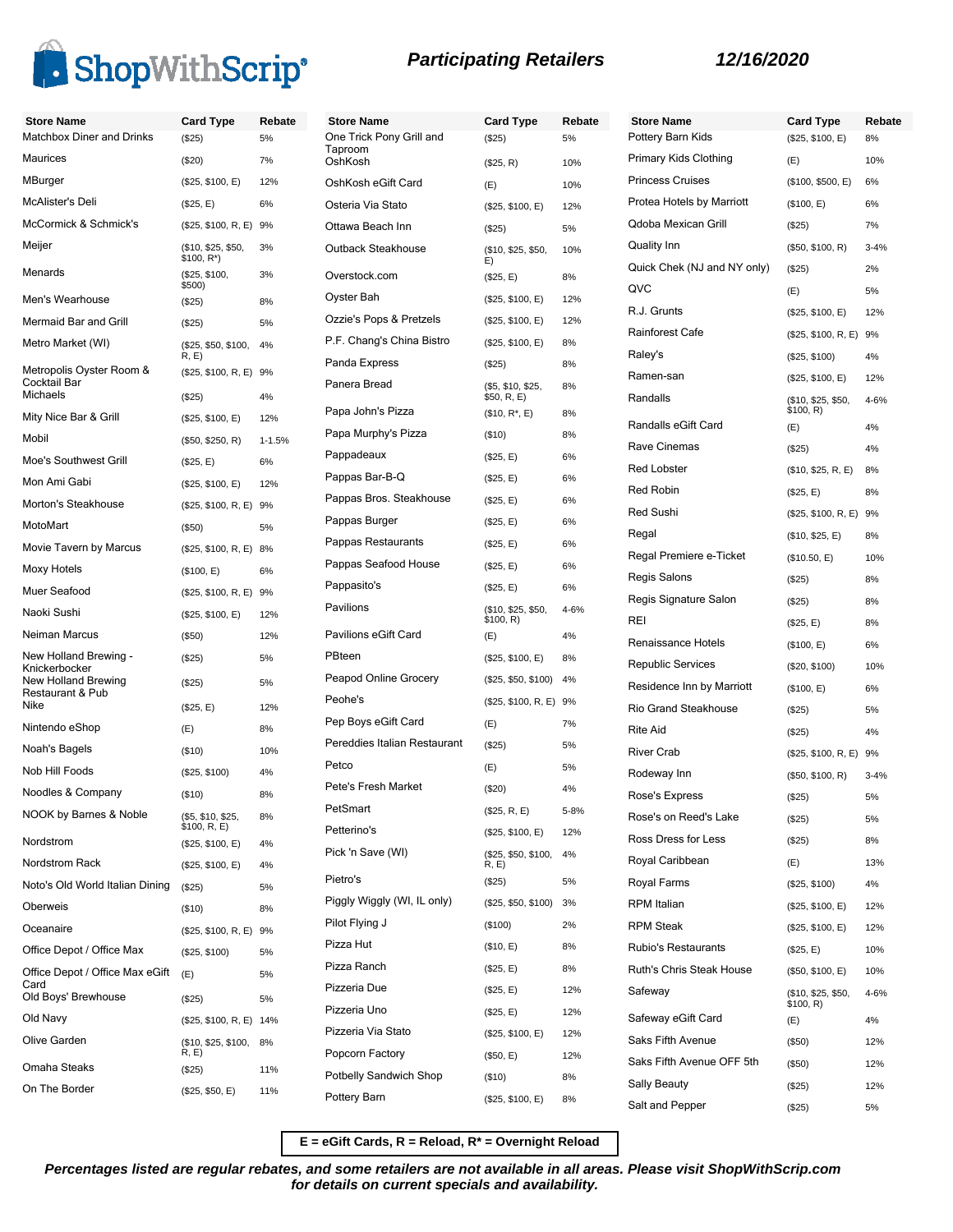

**Store Name Card Type Rebate**

| <b>Store Name</b>                            | Card Type                           | Rebate | <b>Store Name</b>             | <b>Card Type</b>                 | Reb      |
|----------------------------------------------|-------------------------------------|--------|-------------------------------|----------------------------------|----------|
| Saltgrass Steakhouse                         | (\$25, \$100, R, E) 9%              |        | Sirius XM Radio               | (E)                              | 4%       |
| Sam's Club                                   | (\$10, \$25, \$50,<br>\$100, \$250, | 2.5%   | Sleep Inn                     | (\$50, \$100, R)                 | $3 - 4%$ |
|                                              | \$500, R, E)                        |        | Sling TV                      | (E)                              | 7%       |
| San Luis Resort                              | (\$25, \$100, R, E) 9%              |        | Smart & Final                 | (\$25, \$50, \$100)              | 3%       |
| Saranello's                                  | (\$25, \$100, E)                    | 12%    | S-Mart Foods                  | (\$25, \$100)                    | 2%       |
| Saturday's Hair Salon                        | (\$25)                              | 8%     | SmartStyle                    | (\$25)                           | 8%       |
| Save Mart Supermarkets                       | (\$25, \$100)                       | 2%     | Smashburger                   | (\$10)                           | 10%      |
| SaveRite Grocery Warehouse                   | (\$25, \$100)                       | 4%     | Sonic                         | (\$10, \$25)                     | 8%       |
| Scheels                                      | (\$25, \$100, E)                    | 8%     | Sony PlayStation Plus         | (E)                              | 4%       |
| Schlotzsky's                                 | (\$25, E)                           | 6%     | Sony PlayStation Store        | (E)                              | 4%       |
| School Uniforms by Tommy<br>Hilfiger         | (E)                                 | 5%     | Southside Inn                 | $(\$25)$                         | 5%       |
| Schuler Books                                | (\$25)                              | 10%    | <b>Southwest Airlines</b>     | (\$250, E)                       | 4%       |
| Sears                                        | (\$25, \$100,                       | 4%     | Spa & Wellness by Spa Week    | $(\$25)$                         | 14%      |
| Sears Auto Service Center                    | \$250, E)<br>(\$25, \$100,          | 4%     | Spafinder Wellness 365        | (\$25, E)                        | 15%      |
|                                              | \$250, E)                           |        | Spectators Sports Bar & Grill | $(\$25)$                         | 5%       |
| Seaside's                                    | (\$25, \$100, E)                    | 12%    | Speedway                      | (\$25, \$50, \$100,              | 4%       |
| Seasons 52                                   | (\$10, \$25, \$100,<br>R, E         | 8%     |                               | R*)                              |          |
| See's Candies                                | (\$25)                              | 9%     | SpringHill Suites by Marriott | (\$100, E)                       | 6%       |
| Sendik's Food Market                         | (\$25, \$50, \$100,                 | 4%     | <b>Sprouts Farmers Market</b> | (\$25, \$50, \$100)              | 5%       |
| Sendik's Fresh2Go                            | R)<br>(\$25, \$50, \$100,           | 4%     | St. Louis Bread Company       | (\$5, \$10, \$25,<br>\$50, R, E) | 8%       |
|                                              | R)                                  |        | St. Regis Hotels & Resorts    | (\$100, E)                       | 6%       |
| Sephora<br><b>Shari's Berries</b>            | (\$25, E)                           | 5%     | Stable Inn                    | (\$25)                           | 5%       |
|                                              | (\$50, E)                           | 12%    | Staples                       | (\$25, \$100, E)                 | 5%       |
| Shaw's Crab House                            | (\$25, \$100, E)                    | 12%    | <b>Star Market</b>            | (\$10, \$25, \$50,               | 4-6%     |
| Shaw's Supermarket                           | (\$10, \$25, \$50,<br>\$100, R)     | 4-6%   | <b>Star Theatres</b>          | \$100, R)<br>(\$25, \$50, E)     | 8%       |
| Sheetz                                       | $($25, $100, R^*)$                  | 3%     | Star Theatres Single Ticket   | (\$10, \$12)                     | 10%      |
| <b>Sheldon Cleaners</b>                      | $($ \$5)                            | 9%     | <b>Starbucks</b>              | (\$5, \$10, \$25,                | 7%       |
| Shell                                        | (\$25, \$50, \$100,                 | 1.5%   |                               | \$50, R, E)                      |          |
| Sheraton Hotels & Resorts                    | R)<br>(\$100, E)                    | 6%     | Starz                         | (E)                              | 8%       |
| shi by Journeys                              | (\$25)                              | 10%    | <b>Stater Bros. Markets</b>   | (\$25, \$100)                    | 4%       |
| Shoe Carnival                                | (\$25)                              | 5%     | Steak 'n Shake                | (\$10, E)                        | 8%       |
| Shoe Dept.                                   | (\$25)                              | 8%     | Stella Barra Pizzeria         | (\$25, \$100, E)                 | 12%      |
| Shoe Dept. Encore                            |                                     | 8%     | Stitch Fix                    | (E)                              | 6%       |
| Shoe Show                                    | (\$25)                              |        | Stop & Shop (NOT TOPS)        | (\$25, \$50, \$100)              | 4%       |
| Shoe Show Mega                               | (\$25)                              | 8%     | Strack & VanTil               | (\$25, \$100)                    | 2%       |
|                                              | (\$25)                              | 8%     | Strip House                   | (\$25, \$100, R, E) 9%           |          |
| Shoebilee                                    | (\$25)                              | 8%     | Stripburger                   | (\$25, \$100, E)                 | 12%      |
| Shoebilee!                                   | (\$25)                              | 8%     | Stub Hub                      | (E)                              | 4%       |
| Shop 'N Save (IL and MO only)                | (\$25, \$100, R)                    | 4-6%   | Studio Movie Grill            | (E)                              | 8%       |
| Shoppers Food & Pharmacy<br>(MD and VA only) | (\$25, \$100, R)                    | 4-6%   | Style America                 | (\$25)                           | 8%       |
| ShopRite                                     | (\$25, \$100)                       | 4%     | Su Casa (Chicago Only)        | (\$25, E)                        | 12%      |
| Showplace                                    | (\$25, \$50, E)                     | 8%     | Suburban Extended Stay Hotel  | (\$50, \$100, R)                 | $3 - 4%$ |
| Showplace Single Ticket                      | (\$10, \$12)                        | 10%    | Subway Restaurants            | (\$10, \$50, R, E)               | 6%       |
| Shutterfly                                   | (\$25, E)                           | 9%     | Summer House Santa Monica     | (\$25, \$100, E)                 | 12%      |
| Sierra                                       | (\$25, \$100, E)                    | 7%     | Sunglass Hut                  | (E)                              | 9%       |
| Simms Steakhouse                             | (\$25, \$100, R, E) 9%              |        | Sunoco                        |                                  | 1%       |
| Sinclair Oil                                 | (\$25, \$100)                       | 1.5%   |                               | (\$50, \$250)                    |          |
|                                              |                                     |        |                               |                                  |          |

| <b>Store Name</b><br>Supercuts      | Card Type<br>(\$25)                            | Rebate<br>8% |
|-------------------------------------|------------------------------------------------|--------------|
| Superior Grocers                    | (\$25)                                         | 4%           |
| Sushi-san                           | (\$25, \$100, E)                               | 12%          |
| sweetFrog                           | (\$10)                                         | 10%          |
| T.J. Maxx                           | (\$25, \$100, E)                               | 7%           |
| T.J.                                | (\$25, \$100, E)                               | 7%           |
| Maxx/Marshalls/HomeGoods/Si<br>erra |                                                |              |
| Taco Bell                           | (\$5, \$10, \$25, R)                           | 5%           |
| Talbots                             | (\$25)                                         | 13%          |
| Tallboy Taco                        | (\$25, \$100, E)                               | 12%          |
| Tanger Outlets                      | (\$25)                                         | 8%           |
| Target                              | (\$10, \$25, \$50,<br>\$100, \$250, R,<br>E)   | 2.5%         |
| Texaco                              | (\$50, \$100,<br>\$250, R)                     | $1 - 1.5%$   |
| Texas Roadhouse                     | (\$25, \$100, E)                               | 8%           |
| <b>TGF Hair Salon</b>               | $(\$25)$                                       | 8%           |
| <b>TGI Fridays</b>                  | (\$25, E)                                      | 9%           |
| The Home Depot <sup>®</sup>         | (\$10, \$25, \$100,<br>\$500, \$1000, R,<br>E) | 4%           |
| The Luxury Collection               | (\$100, E)                                     | 6%           |
| The Ritz Carlton                    | (\$100, E)                                     | 6%           |
| Three Dots and a Dash               | (\$25, \$100, E)                               | 12%          |
| Tim Hortons                         | (\$10)                                         | 5%           |
| <b>Tokio Asian Fusion</b>           | (\$25, \$100, E)                               | 12%          |
| Tom Thumb (TX)                      | (\$10, \$25, \$50,<br>\$100, R)                | 4-6%         |
| Tom Thumb eGift Card (TX)           | (E)                                            | 4%           |
| Topgolf                             | (\$50, E)                                      | 8%           |
| <b>Total Wine &amp; More</b>        | (\$25, \$100)                                  | 7%           |
| Tower of the Americas               | (\$25, \$100, R, E)                            | 9%           |
| Town & Country Food Market          | (\$25, \$100)                                  | 2%           |
| TownePlace Suites by Marriott       | (\$100, E)                                     | 6%           |
| <b>Trestle Stop</b>                 | (\$25)                                         | 5%           |
| T-Rex                               | (\$25, \$100, R, E) 9%                         |              |
| <b>Tribute Portfolio</b>            | (\$100, E)                                     | 6%           |
| Troy's Liquor Bar                   | (\$25, \$100, R, E) 9%                         |              |
| Tru by Hilton                       | (\$100, \$500)                                 | 2%           |
| <b>Twin City Grill</b>              | (\$25, \$100, E)                               | 12%          |
| Uber                                | (E)                                            | 2.5%         |
| <b>Uber Eats</b>                    | (E)                                            | 2.5%         |
| ULTA                                | (\$25, E)                                      | 4%           |
| <b>Under Armour</b>                 | (\$25, E)                                      | 11%          |
| Uno Pizzeria & Grill                | (\$25, E)                                      | 12%          |
| <b>Valuland Grocery</b>             | (\$25, \$100)                                  | 2%           |
| Vera Bradley                        | (\$50, E)                                      | 7%           |
| <b>VG's Grocery</b>                 | (\$25, \$100)                                  | 2%           |
| Vic & Anthony's Steakhouse          | (\$25, \$100, R, E) 9%                         |              |

**E = eGift Cards, R = Reload, R\* = Overnight Reload**